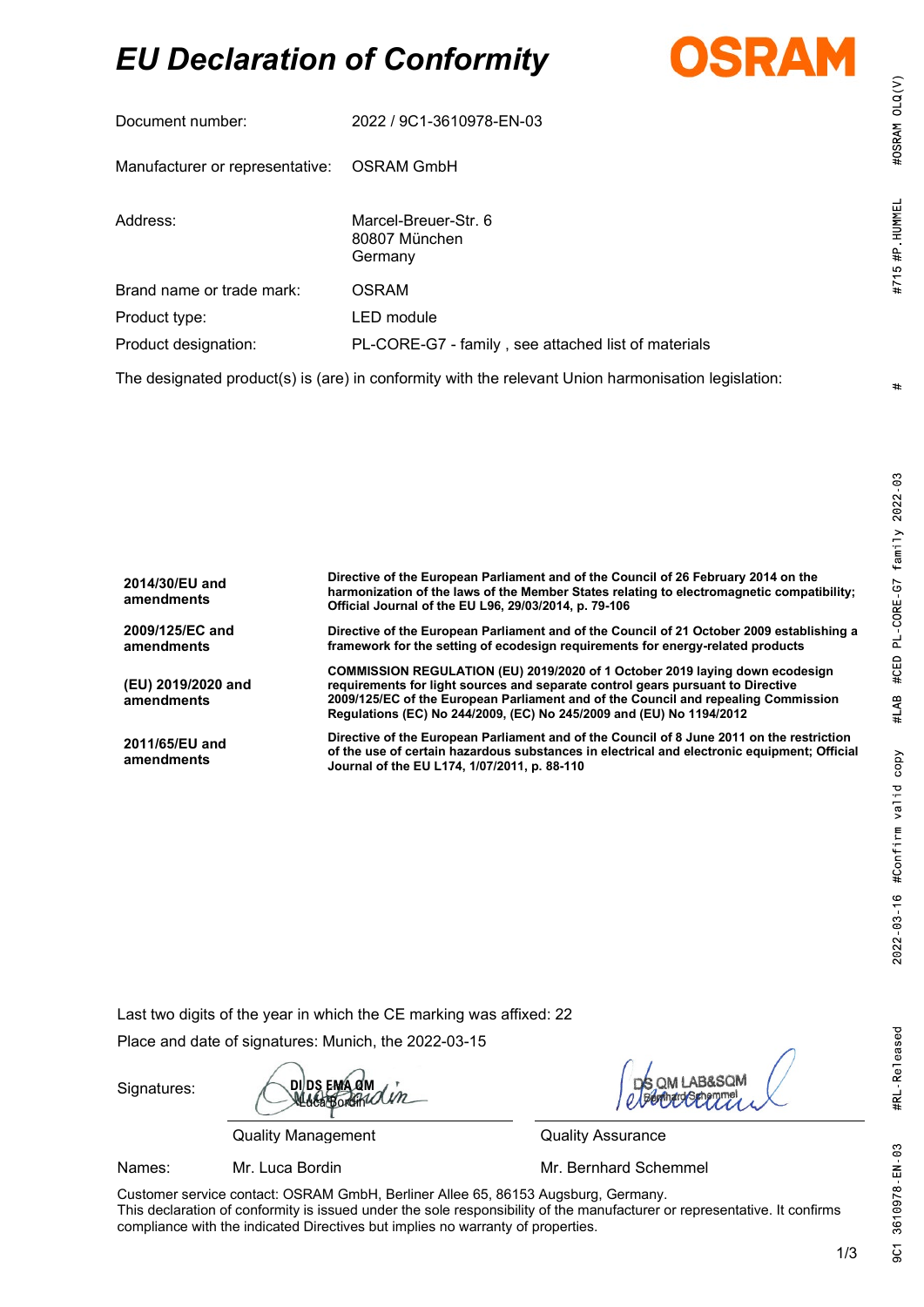*EU Declaration of Conformity*



Document number: 2022 / 9C1-3610978-EN-03

## **2014/30/EU and amendments**

The conformity of the designated product(s) with the provisions of this European Directive is given by the compliance with the following European Standard(s) or other specifications. If not elsewhere/otherwise indicated the edition/amendment as referenced below applies.

| EN 61547: 2009 | Equipment for general lighting purposes - EMC immunity requirements |  |
|----------------|---------------------------------------------------------------------|--|
|                |                                                                     |  |

## **2009/125/EC and amendments**

The conformity of the designated product(s) with the provisions of this European Directive is given by the compliance with the following European Standard(s) or other specifications.

If not elsewhere/otherwise indicated the edition/amendment as referenced below applies.

## **(EU) 2019/2020 and amendments**

The conformity of the designated product(s) with the provisions of this European Directive is given by the compliance with the following European Standard(s) or other specifications.

If not elsewhere/otherwise indicated the edition/amendment as referenced below applies.

## **2011/65/EU and amendments**

The conformity of the designated product(s) with the provisions of this European Directive is given by the compliance with the following European Standard(s) or other specifications. If not elsewhere/otherwise indicated the edition/amendment as referenced below applies.

**EN IEC 63000:2018** Technical documentation for the assessment of electrical and electronic products with respect to the restriction of hazardous substances

#### **List of additional Standards the product is compliant to:**

| EN 62031:2008 + A1:2013 +<br>A2:2015 | LED modules for general lighting — Safety specifications                                            |
|--------------------------------------|-----------------------------------------------------------------------------------------------------|
| <b>IEC/TR 62778: 2014</b>            | Application of IEC 62471 for the assessment of blue light hazard to light sources<br>and luminaires |

#OSRAM OLQ(V)